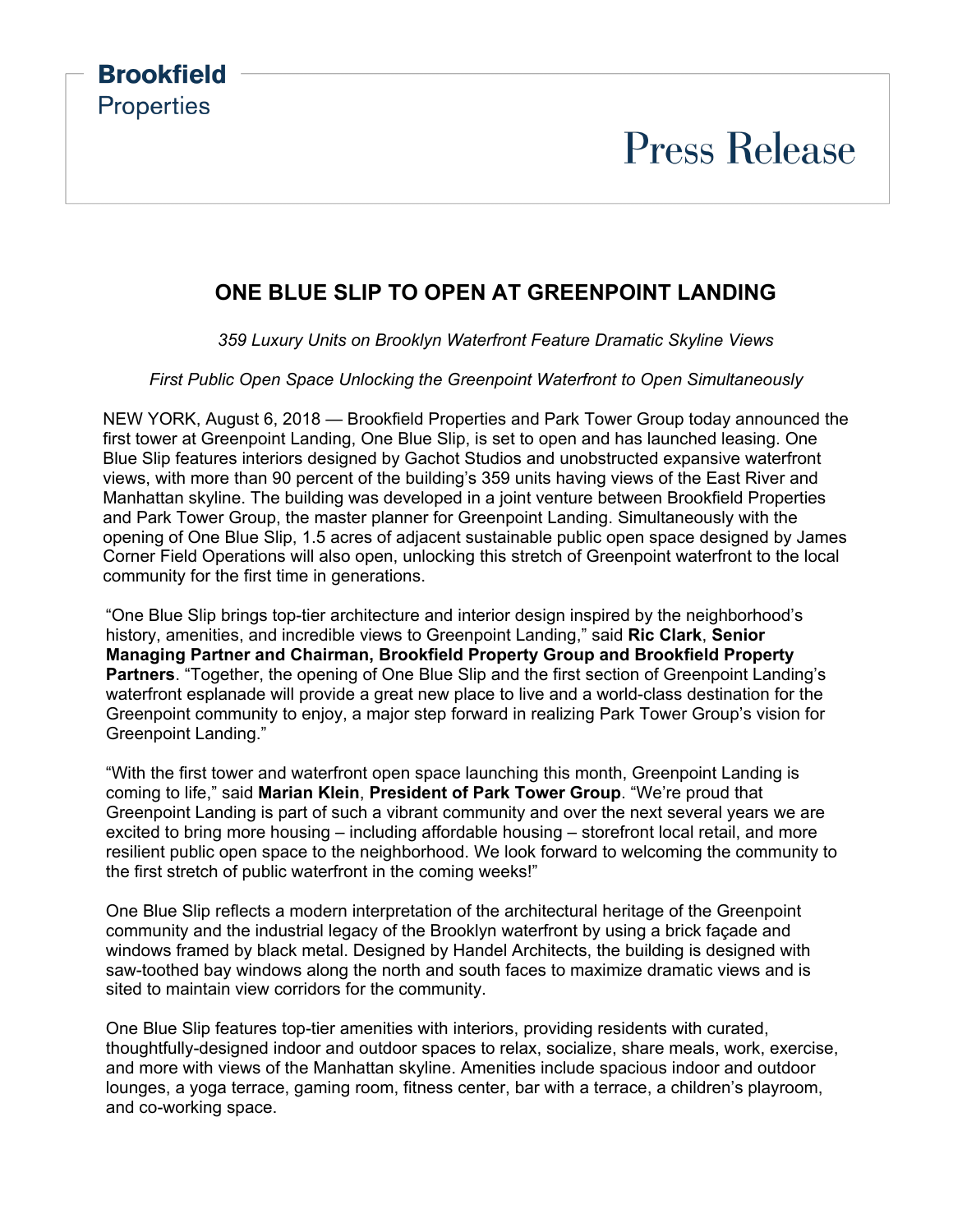### **Brookfield Properties**

# **Press Release**

Matthew Villetto of Douglas Elliman Development Marketing is the exclusive marketing and leasing agent of One Blue Slip. Rents for studio, one-bedroom, and two-bedroom units start at \$2,600.

Greenpoint Landing is situated along a half-mile of East River waterfront and is being developed by Park Tower Group. In 2005, the City of New York designated the site for residential use under the Greenpoint-Williamsburg rezoning. In its entirety, Greenpoint Landing will include an estimated 5,500 residential units – 1,400 of which are affordable housing – as well as local shops and a pre-k through 8<sup>th</sup> grade public school. 300 units of affordable housing have already opened at Greenpoint Landing in a joint venture between Park Tower Group and L&M Development Partners.

When fully completed, the waterfront park, designed by James Corner Field Operations, will encompass four acres of resilient public green space along the waterfront with panoramic views of the Manhattan skyline, providing innovative flood protection while also creating an accessible and dynamic public realm. In fall 2017, the Waterfront Alliance announced it certified this first phase of Greenpoint Landing into its award-winning Waterfront Edge Design Guidelines (WEDG) program for excellence in waterfront design and resiliency.

One Blue Slip is the first of four development sites Brookfield is developing in a joint venture with Park Tower Group at Greenpoint Landing. The second building is expected to open next year. An additional 1,240 units of housing – 30% of which will be affordable – will also begin construction next year.

For more information about One Blue Slip, visit [oneblueslip.com.](http://www.oneblueslip.com/)

For more information about Greenpoint Landing, visit [greenpointlanding.com.](http://www.greenpointlanding.com/)

###

#### **About Brookfield Properties**

Brookfield Properties is a premier real estate operating company that provides integrated services across the real estate investment strategies of Brookfield Asset Management ("Brookfield") — a global alternative asset manager with over \$265 billion in AUM.

Brookfield's global investing expertise and access to large-scale capital, combined with Brookfield Properties' well-established position as the commercial landlord of choice in many of the world's most dynamic markets, provides a unique advantage. It also assures premier-quality commercial premises and optimal outcomes for our tenants, business partners and the communities in which we operate.